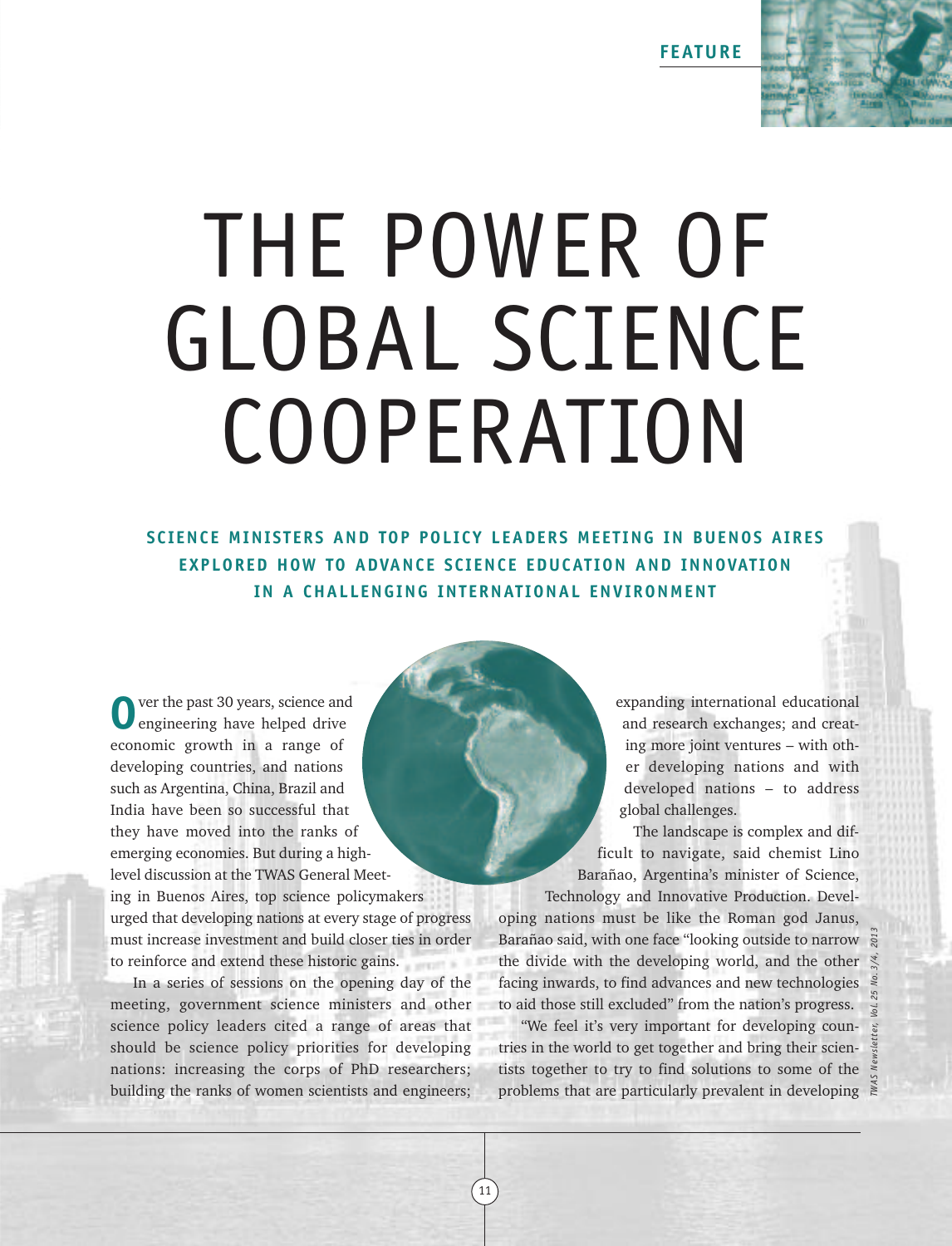

countries", said Derek Hanekom, the South African Minister of Science and Technology. "We can't sit back passively and wait for the better-resourced countries and more prosperous countries of the world to find solutions… So this South-South collaboration is very important."

Science is "the new grammar for shaping the future", said Thirumalachari Ramasami, secretary of India's Department of Science & Technology.

"We look at cooperation and sharing among the developing world of science [as something that] makes sense for shaping our own future."

The science policy leaders, joined by TWAS President Bai Chunli, were prominent on the first day of the 24<sup>th</sup> TWAS General Meeting, held 1–4 October in

Buenos Aires. Several spoke at the opening ceremony; the traditional ministerial session convened the first afternoon including nine top science policy officials from around the world. In addition, the policy leaders held a news conference that attracted a corps of Argentinian and other journalists.

Education and training were recurring themes, just as they were for Pakistani physicist Abdus Salam and other science leaders who had founded TWAS 30 years earlier. But the meeting in Buenos Aires made clear that science has created new progress and new global relationships.

A familiar message emerged from the discussions: A nation with strength in science and engineering is more capable of independence, problem-solving and true international cooperation. Nations such as Argentina, China, Brazil, India and South Africa can serve as models and mentors for others that want to pursue economic growth and human progress through science and engineering.

Underscoring those themes, the science leaders used the opening sessions to announce a series of new commitments to TWAS:

*A nation with strength in science is more capable of independence, problem-solving and true international cooperation.*

12

Barañao pledged that Argentina would support 30 new PhD fellowships annually, plus 15 postdocs, and five visiting scientists. In addition, Argentina opened 175 of its centres of research excellence to visits by researchers from the developing world under the TWAS-UNESCO Associateship Scheme.

Hanekom announced that the

South African government will sponsor at least 100 new fellowships for students from developing countries to study for PhDs in South Africa.

Ramasami announced that the government of India would create 25 new PhD fellowships per year for African students, funded over the next five years at total cost of USD3.3 million.

# **'LOST DECADES' OF EDUCATION**

For many of the ministers and other top policy officials who spoke on the first day of the meeting, one concern topped all others: funding, and especially national investment in research and development. Funding, they suggested, is the fuel that drives education,

2013 *TWAS Newsletter, Vol. 25 No. 3/4, 2013*3/4, 25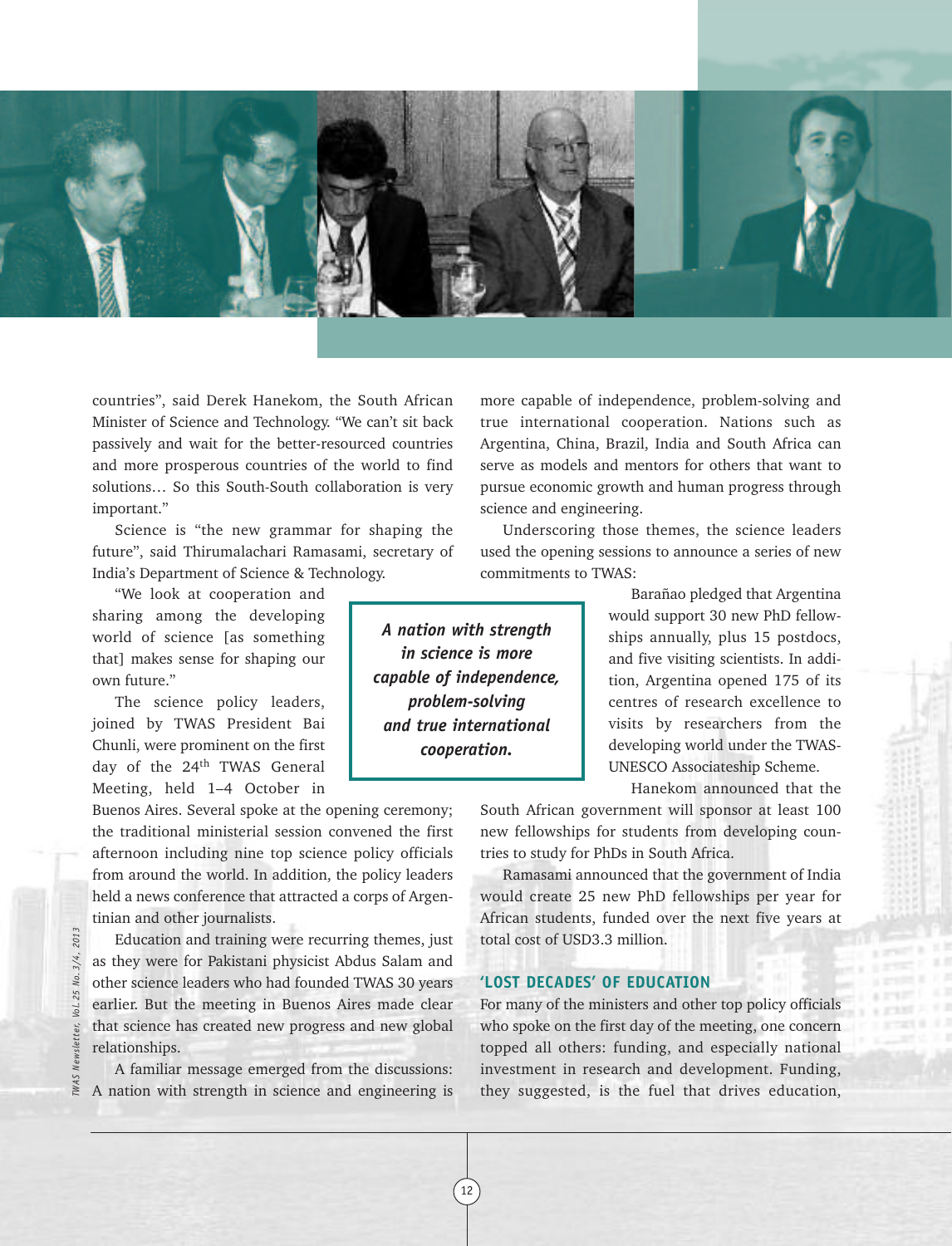*Left to right: Argentinian science minister Lino Barañao and TWAS President Bai Chunli; Elías Micha Zaga, CONACYT, Mexico, and then-science minister of South Africa Derek Hanekom; Gabriel Casaburi, Inter-American Development Bank. (Photos: Roque Silles)*

*Below: Bai Chunli; T. Ramasami, Department of Science & Technology, India; and Yasutaka Moriguchi, Ministry of Education, Culture, Sports, Science and Technology, Japan. (Photo: Roque Silles)*



research and cooperation. And it is a clear measure of national commitment.

Ramasami, for example, said that India's investment in R&D has been increasing by 15% to 20% a year. China's R&D investment is nearing 2% of gross domestic product (GDP), surpassing other developing countries.

But investment in Latin America is lagging far behind developed nations in Asia, North America and Europe, said Gabriel Casaburi, lead specialist in the Competitiveness and Innovation Division at the Inter-American Development Bank.

R&D as a percentage of GDP "is very low in Latin America in general", Casaburi said. While developed countries spend 2% to 4% of GDP on R&D, in Latin America, he said, only Brazil spends 1% on R&D. Other nations in the region spend less than 0.5%.

"Even if we reach that desired level of 1% of GDP,

we still have a long way to go", Casaburi added. Most R&D is done by Latin America's public sector, but in developed countries, most is done by the private sector. Meanwhile, the number of researchers per 100,000 people in Latin America also lags behind developed countries.

Mexico's economy ranks 14th in the world, but even so, it is among the countries with a "very low" rate of R&D investment, said Elías Micha Zaga, adjunct director for regional development of Mexico's national research council, *Consejo Nacional de Ciencia y Tecnología* (CONACYT). But, he said, new Mexican President Enrique Peña Nieto has a strong commitment to bring the investment up to 1% of GDP by 2018.

A lack of R&D investment results in a cycle of lagging scientific progress, brain drain and economic stagnation, speakers said. And while a nation's education system is a linchpin in its scientific development, it often suffers from weak policy and financial support.

TWAS Fellow Calestous Juma, an influential author and Harvard scholar, cited the developing world's "long neglect of higher education" in a paper he prepared for the General Meeting that was delivered by TWAS Executive Director Romain Murenzi. Without high-end skills in the science and technical workforce, Juma asked, how can a nation address challenges such as agriculture, health and environment?

"To make up for lost decades of education and training, you need greater investment in scientific, technical and engineering capabilities", he wrote. "The recent history of India and Brazil has demonstrated how such investments can drive rapid advancement in electronics and agriculture. Other regions of the world, however, have not registered such improvements. Why? It's at least partly because of their low levels of investment in higher technical training."

### **INVESTING IN GLOBAL BRAIN CIRCULATION**

At the core of TWAS's philosophy is that students – and  $\frac{8}{8}$ science-lagging nations – can build strength through  $\stackrel{*}{\leq}$ opportunities to study at good universities outside of their home countries.

"TWAS has been working in many special projects that support younger scientists for study in countries such as Brazil, India and China", TWAS President Bai said at the Buenos Aires press conference. Bai, who also

13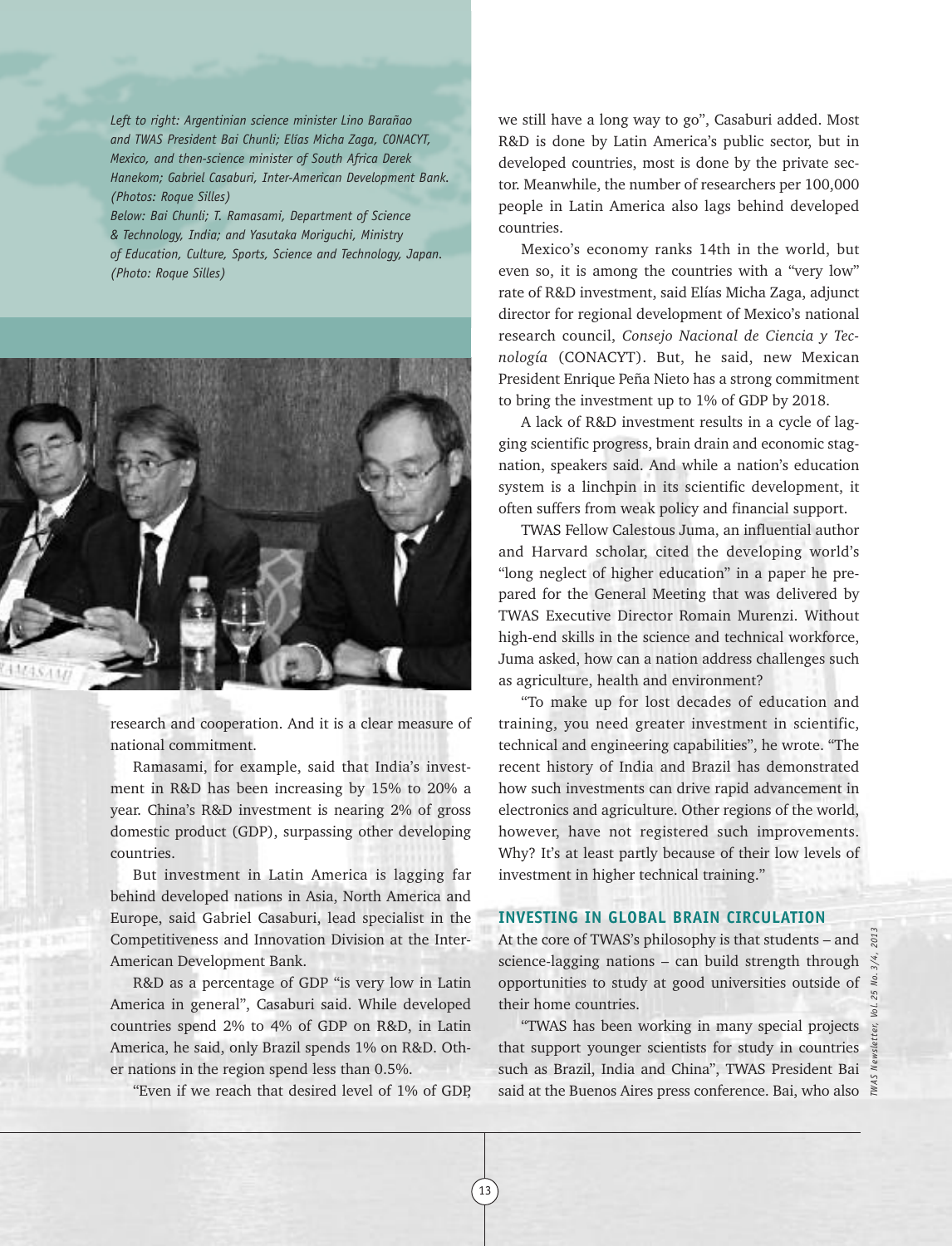*Left to right: Jorge Grandi, Elías Micha Zaga; Romain Murenzi seen through the viewing screen of a video recorder; Glaucius Oliva, president,* Conselho Nacional de Desenvolvimento Científico e Tecnológico *(CNPq), Brazil; Roberto Salvarezza; Jorge Grandi, Yasutaka Moriguchi. (Photos: Roque Silles)*



serves as president of the Chinese Academy of Sciences, offered an example: the new CAS-TWAS President's Fellowship, which brought 140 students from the developing world to China in 2013 to pursue their PhDs.

Top officials from Japan, Argentina and Brazil said their nations, too, had policies in place to promote global brain circulation.

"We have a strong international cooperation with many countries, and in particular we work to foster mobility of research and research fellows", said Roberto Salvarezza, president of Argentina's national research council, *Consejo Nacional de Investigaciones*

*Científicas y Técnicas* (CONICET).

For example, Argentina has strong relations with Germany and with Latin American countries, and with TWAS.

Argentina welcomes young scientists from other nations. At the

same time, Salvarezza said, "we are very interested to promote the formation of our PhDs, not only in Argentina, but also in other countries."

Added Barañao: "Every scientist who comes back to the country brings back new knowledge and new ways of doing things."

Brazil, too, has established overseas study and research programmes as a pillar in the nation's campaign to build science capacity. Brazilian students need "exposure to an environment where competitiveness, innovation and entrepreneurship are already the standard", said Glaucius Oliva, president of Brazil's national research council, *Conselho Nacional de Desenvolvimento Científico e Tecnológico* (CNPq).

Today, as Brazil's enrolment in higher education nears 7 million students, it offers scholarships to the nation's best students to study abroad at the world's top universities. Of 100,000 total scholarships, 25% are being funded by the private sector, explained Oliva, a TWAS Fellow (2011). "That was a strategic decision at high levels of government to invest in people – in the development of skills and competencies needed for… the knowledge-based economy."

Brazil also welcomes students from overseas into its best universities and research centres. In 2013, CNPq offered 60 fellowships to early-career scientists

> from the developing world through TWAS PhD and postgraduate programmes. Over the past decade, Oliva reported, CNPq welcomed more than 500 TWAS Fellowships from such nations as Egypt, China, Cameroon, Pakistan, Ethiopia,

India, Nigeria and Mozambique.

Clearly, brain circulation helps to build strength in all the nations involved, said Yasutaka Moriguchi, senior advisor to Japan's Ministry of Education, Culture, Sports, Science and Technology. But, he added, it's critically important for another reason: addressing global challenges.

# **"DRAW FROM EACH OTHER'S STRENGTH"**

Ramasami, the Indian S&T secretary, called it "solution science". Moriguchi cited such issues as environment, climate change, natural disaster preparation, energy and infectious disease. For example, he said, Japan is supporting a joint research project with Argentina and

2013 *TWAS Newsletter, Vol. 25 No. 3/4, 2013*  $3/4.$ 25 Vol.

*Brain circulation helps to build strength in all the nations involved.*

14